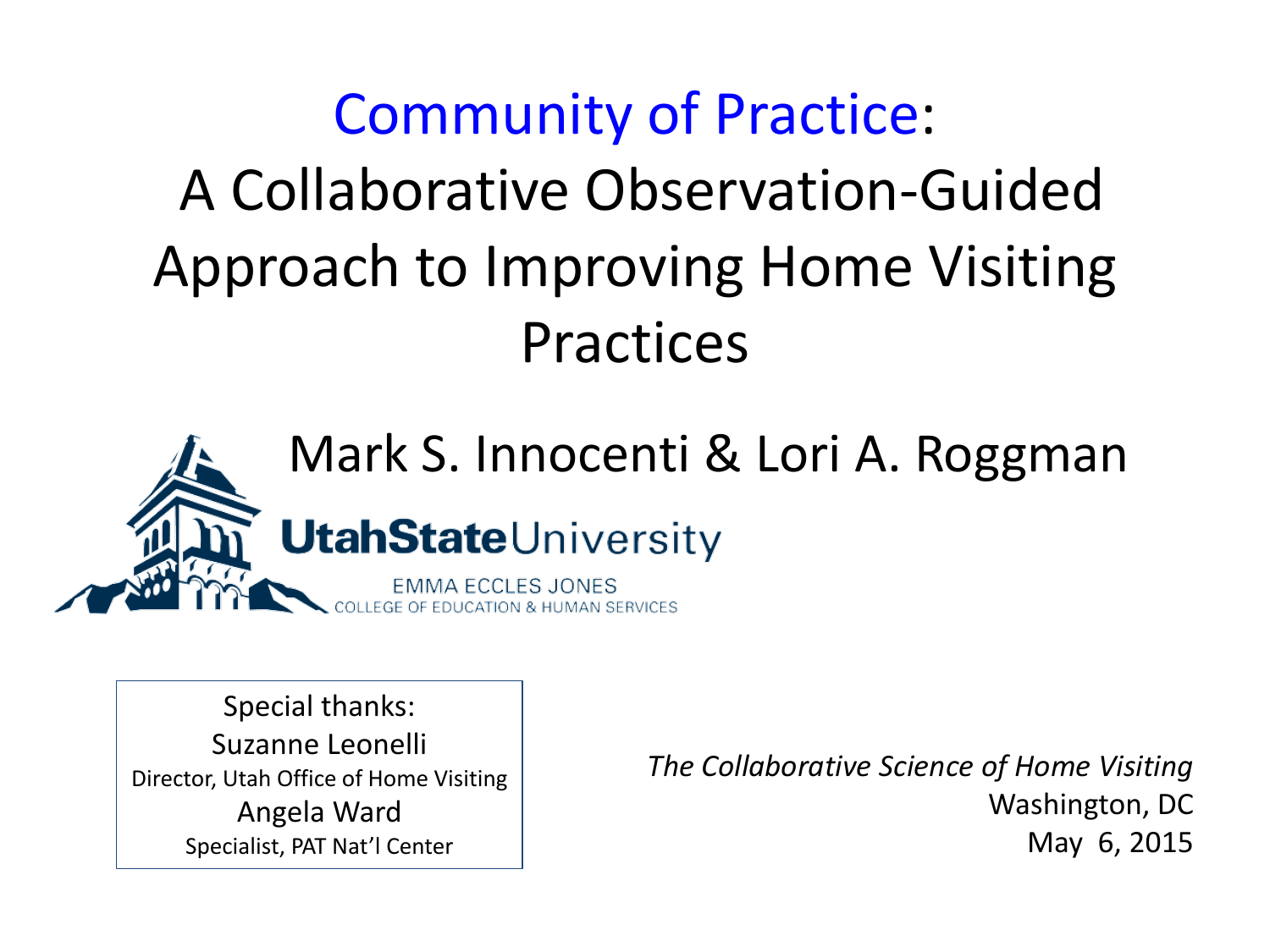# Why a Community of Practice?

- Implementation of evidence-based programs<br>(Azzi-Lessing, 2011)
- Increased focus on parent and child engagement (Nievar et al, 2010; Roggman et al., 2015)
- Effective practices across HV models o Infrequently meet with other home visitors o Rarely get to observe each others' practices o Benefit from sharing ideas and observing practices o Weak programs may benefit from strong programs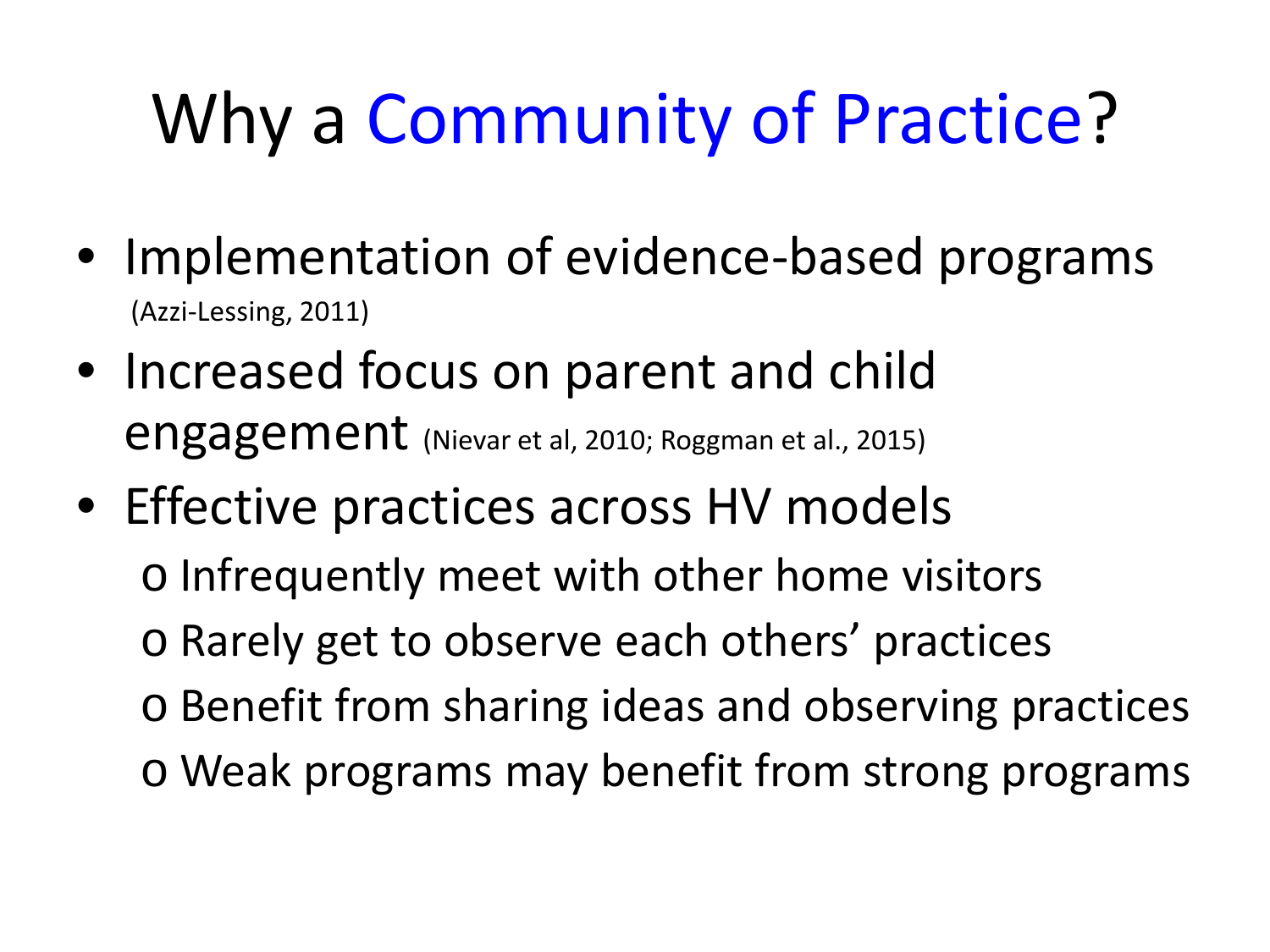# Community of Practice (CoP)

Group of people who share a concern or a passion for something they do and learn how to do it better as they interact regularly

- Community of active practitioners
- Sharing tips and best practices
- Providing support
- Formal or informal

Lave & Wenger, 1991, Wenger, 1998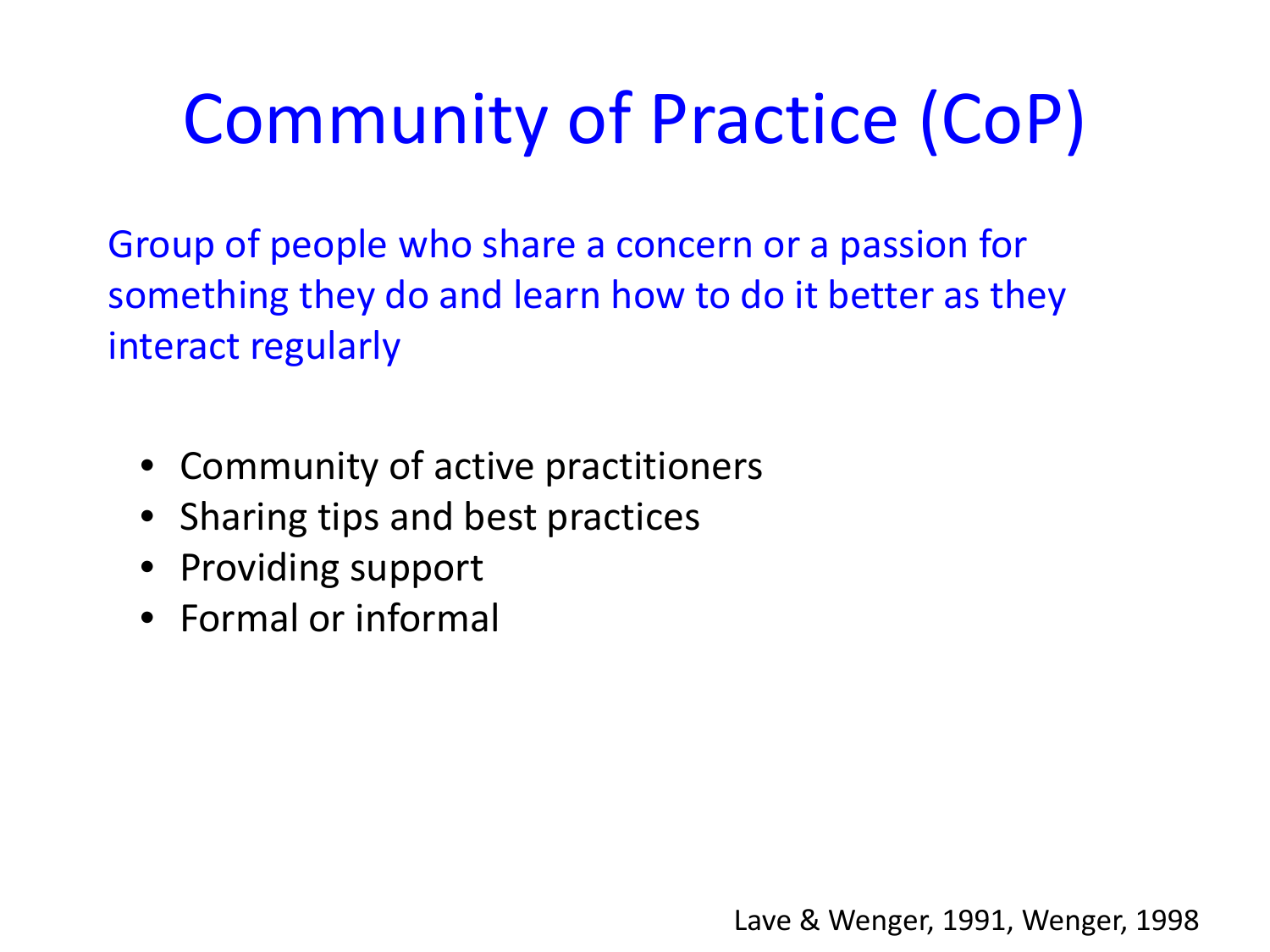## Home Visiting CoP in Utah

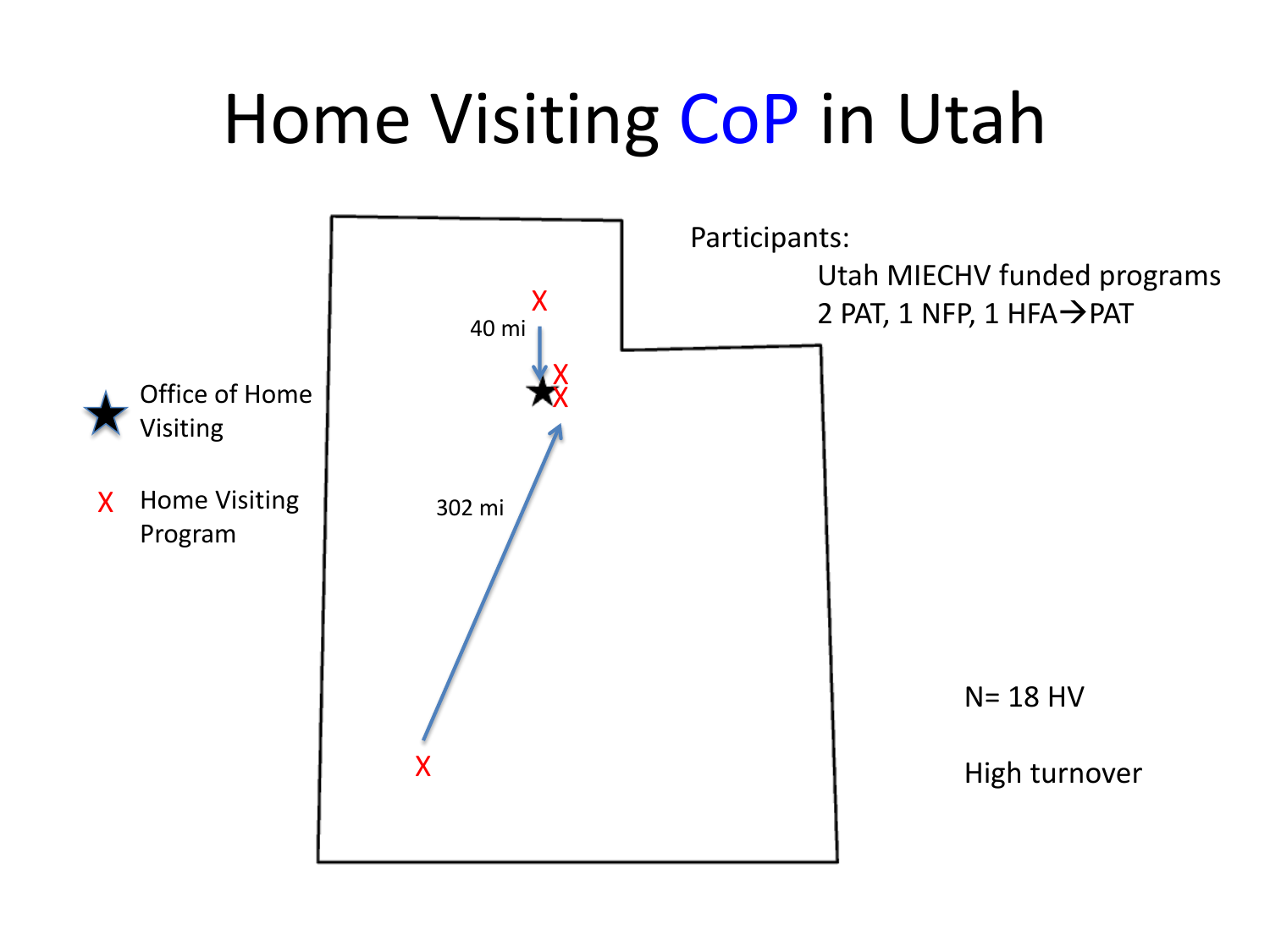### CoP focus: Research-based practices

- Home Visiting Rating Scales
	- Relationship with families
	- Responsiveness to family strengths
	- Facilitation of parent-child interaction
	- Nonintrusiveness/collaboration
	- Engagement



(HOVRS-A+: Roggman et al. 2010)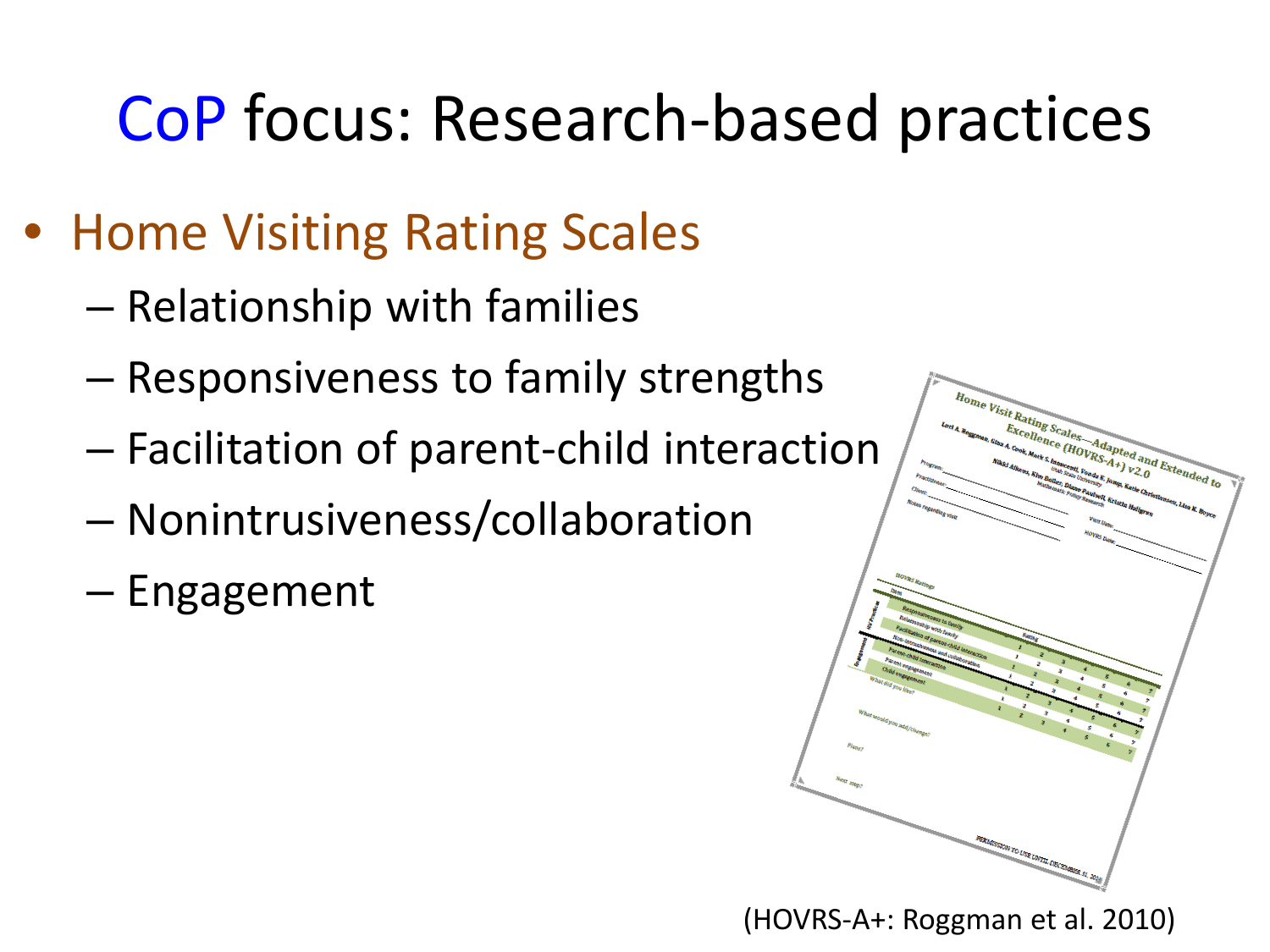### HOVRS Scores (Pre CoP) UT MIECHV with Other Samples

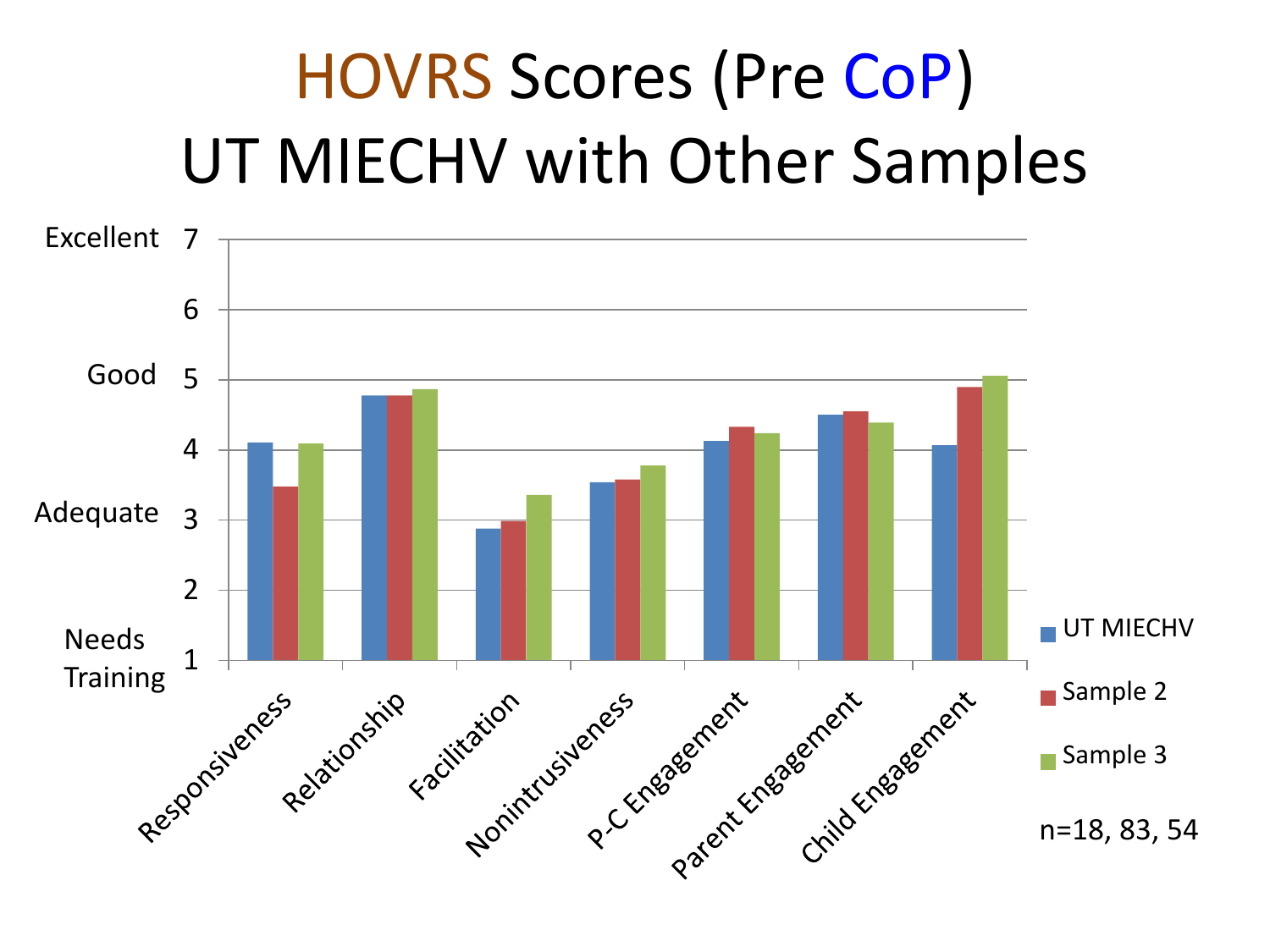# CoP Design

### 4 Quarterly meetings

- #1: Practices and group structure introduced
- #2: Focus on practice: Planning with parents
- #3: Focus on practice: Facilitating parent-child interaction
- #4: Focus on practice: Strengths-based parenting feedback
- + 2 meetings by conference call (didn't work)

### Meeting structure

**Large group**: practice presentation & discussion **Videos**: view positive practice videos (strengths only feedback) (Practice videos due before meetings 2,3,4) **Small groups**: discuss specific practice experiences and ideas **Large group**: report and reflect on practices and ideas (best practice tips)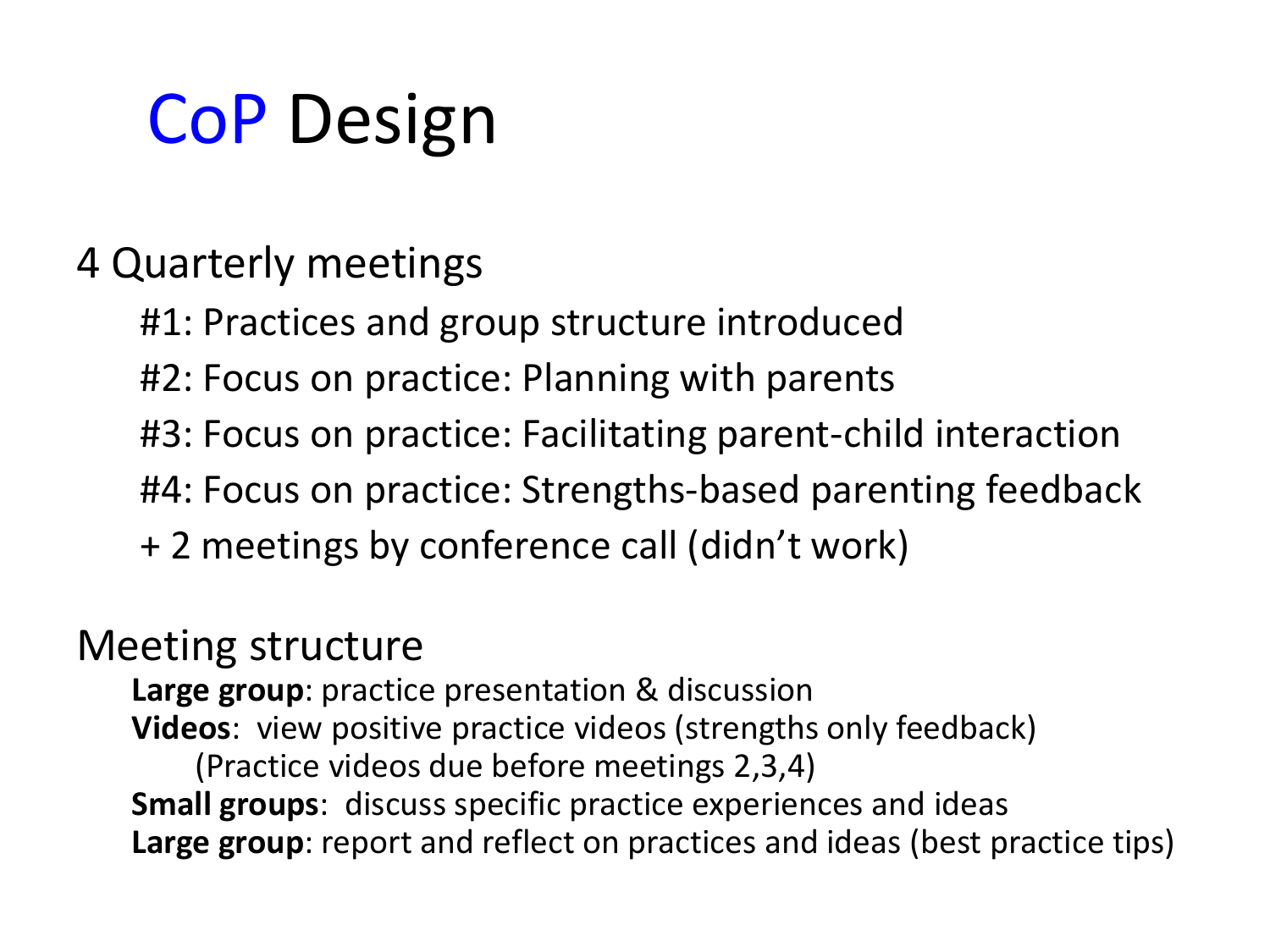### CoP Practice Example: Planning with Parents

### Why plan with parents?

- Responsiveness—uses family strengths
- Individualization engagement, cultural competence
- Sustainable impacts planful parenting
- Applicable to other life areas executive function skills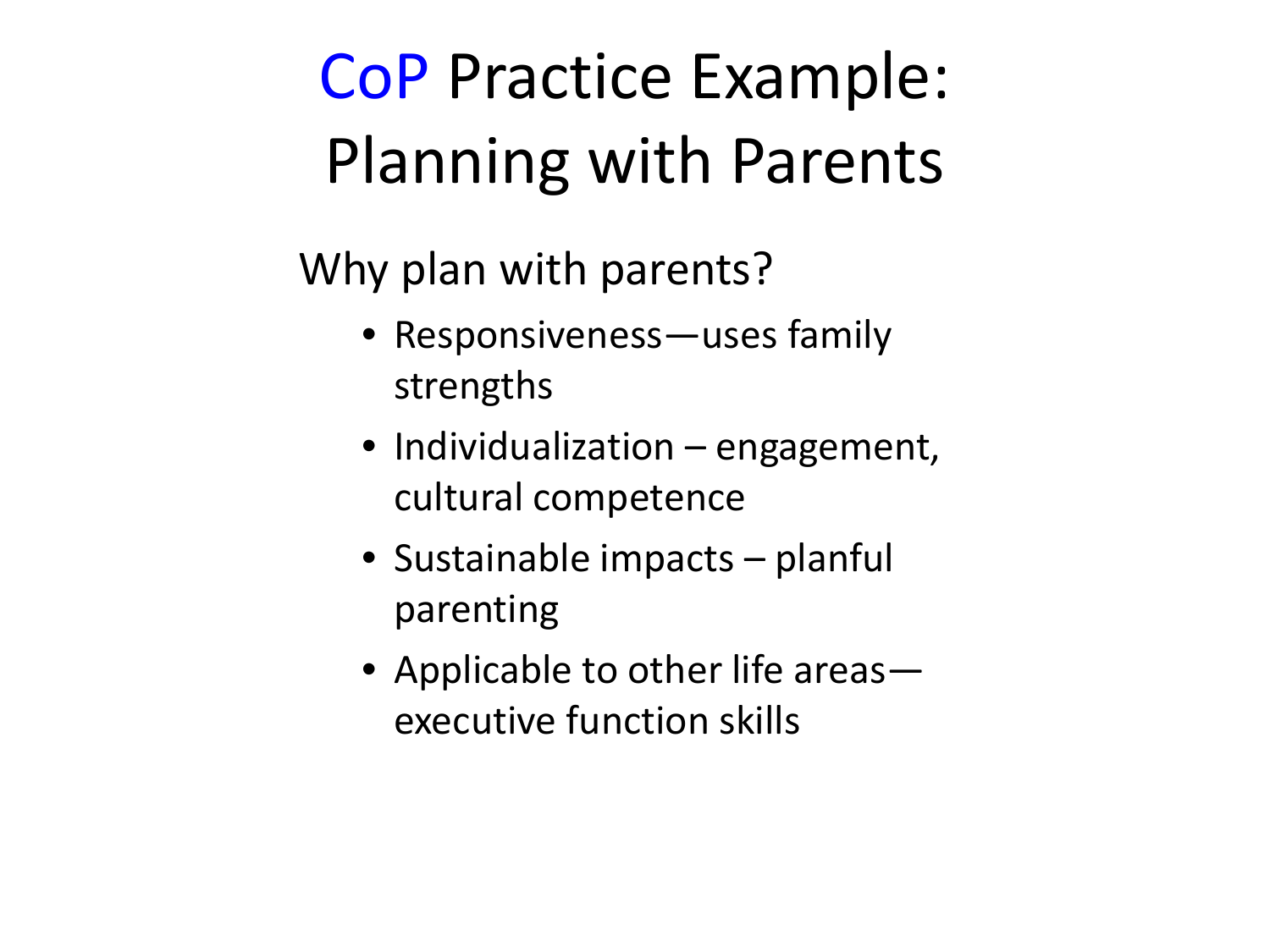# How HOVRS measures planning

#### 1. To plan activities and topics of the home visit with the parent, the home visitor

- $1 =$  shows no evidence of planning for this home visit or future home visits
- 3 = shows evidence of planning but no evidence of parent input.
- 5 = shows evidence of planning with parent input.

7 = shows evidence of planning with parent input and evidence of parent deciding activity, materials, or who provides them.

| (1) Needs training<br>▔▀▀▀ <sup>▗▁▏▁▗▁▏<sub>▛</sub>▁</sup> | $\sim$<br>'Adequate | Good | Excellen <sup>.</sup> |
|------------------------------------------------------------|---------------------|------|-----------------------|
|------------------------------------------------------------|---------------------|------|-----------------------|

#### 2. To prepare for the home visit using parent-selected activities, the home visitor

- $1 =$  does not have necessary materials for the visit.
- $3 =$  is prepared for activities of the home visit (e.g., has necessary materials).
- 5 = brings or does activities selected by parents.
- 7 = emphasizes parent-selected activities and organizes home visit around them.

| _<br>$\overline{A}$<br>-<br>Needs training<br>Adequate<br>000b<br>$\overline{a}$<br>$\overline{\phantom{a}}$<br>___ | Excellent |
|---------------------------------------------------------------------------------------------------------------------|-----------|
|---------------------------------------------------------------------------------------------------------------------|-----------|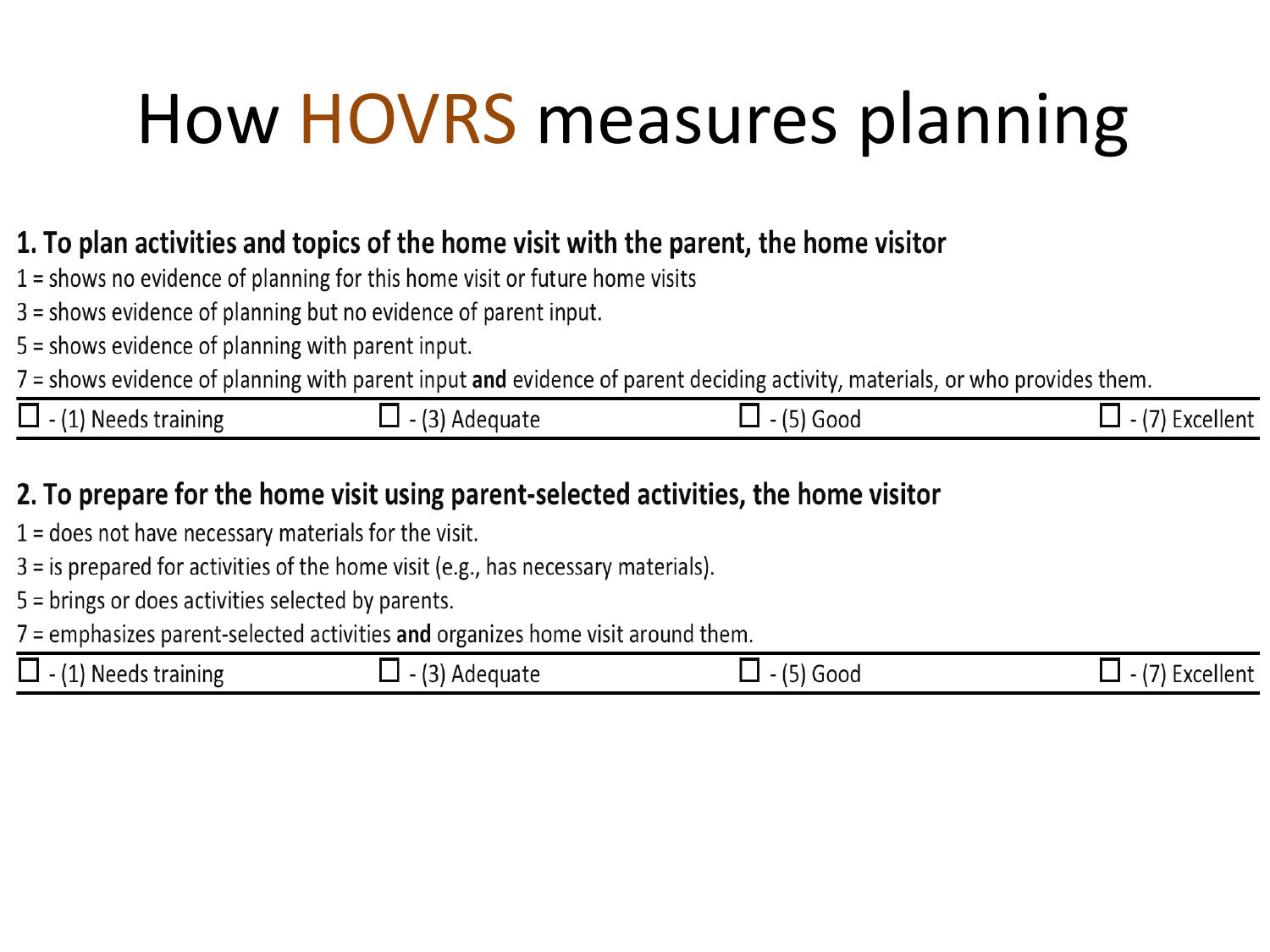### CoP Practice Example: Planning with Parents

- Video preview
	- Ground rules
		- Preview video—anything the Home Visitor would like to say about the video or what we should look for?
		- While watching video, note what you "See"
		- CoP members can add thing (s) they "Like" – no adding, no changing, no criticism
		- The starring home visitor may go first
		- After "Like" everyone fill in other notes on SLAC form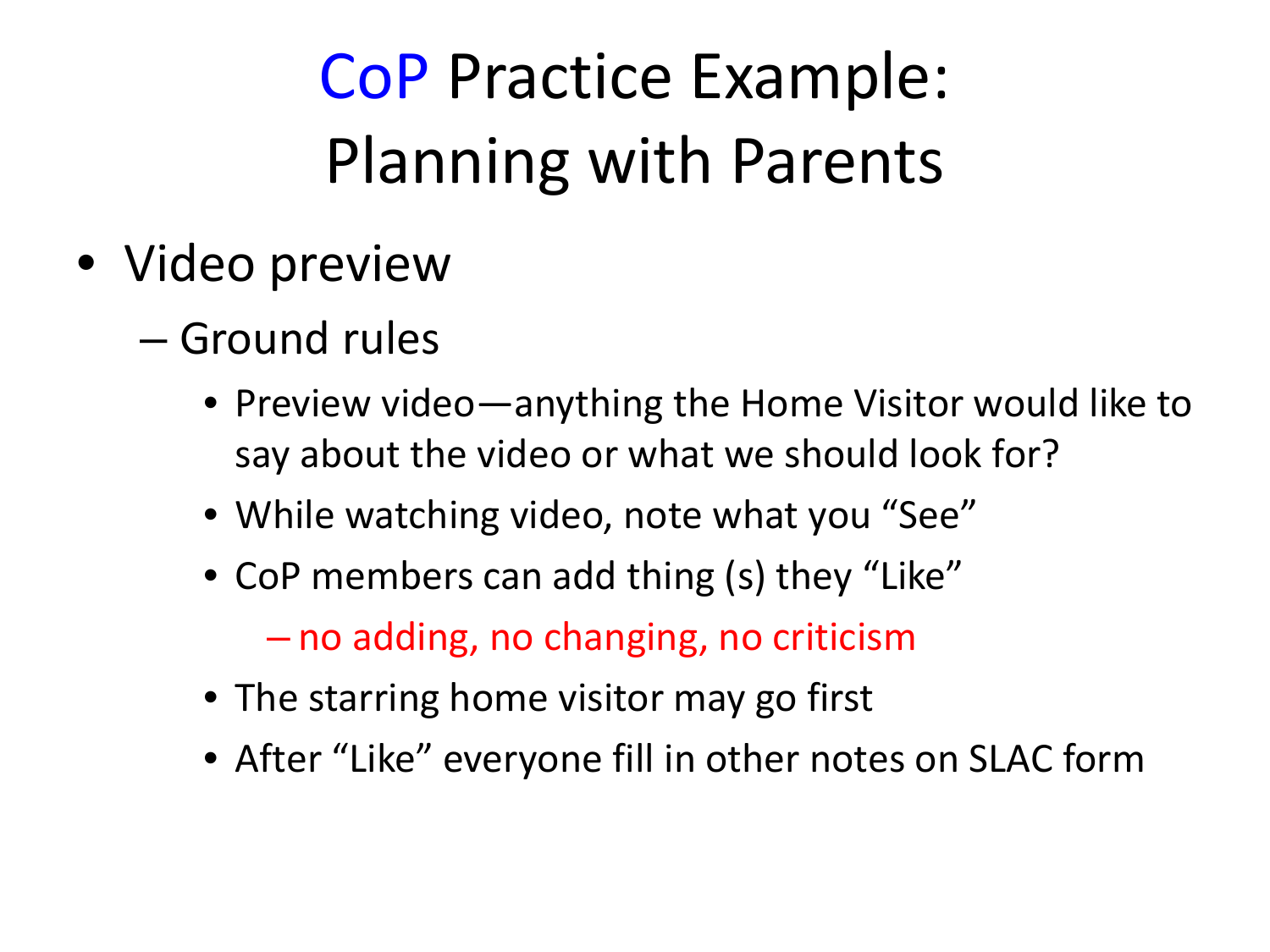## CoP Practice Example: Planning with Parents

- Small groups (3)
	- Group discussion on planning
		- How do you get parent input for home visits?
		- How do you prepare for planning?
		- How do you use parent strengths in planning?
		- How do you begin if parents have poor planning skills?
- Large group sharing and reflection
- Assignment
	- Practice: Engaging parent and child together
		- Video record 5 min of observation-feedback
		- Send in videos by \_\_\_\_\_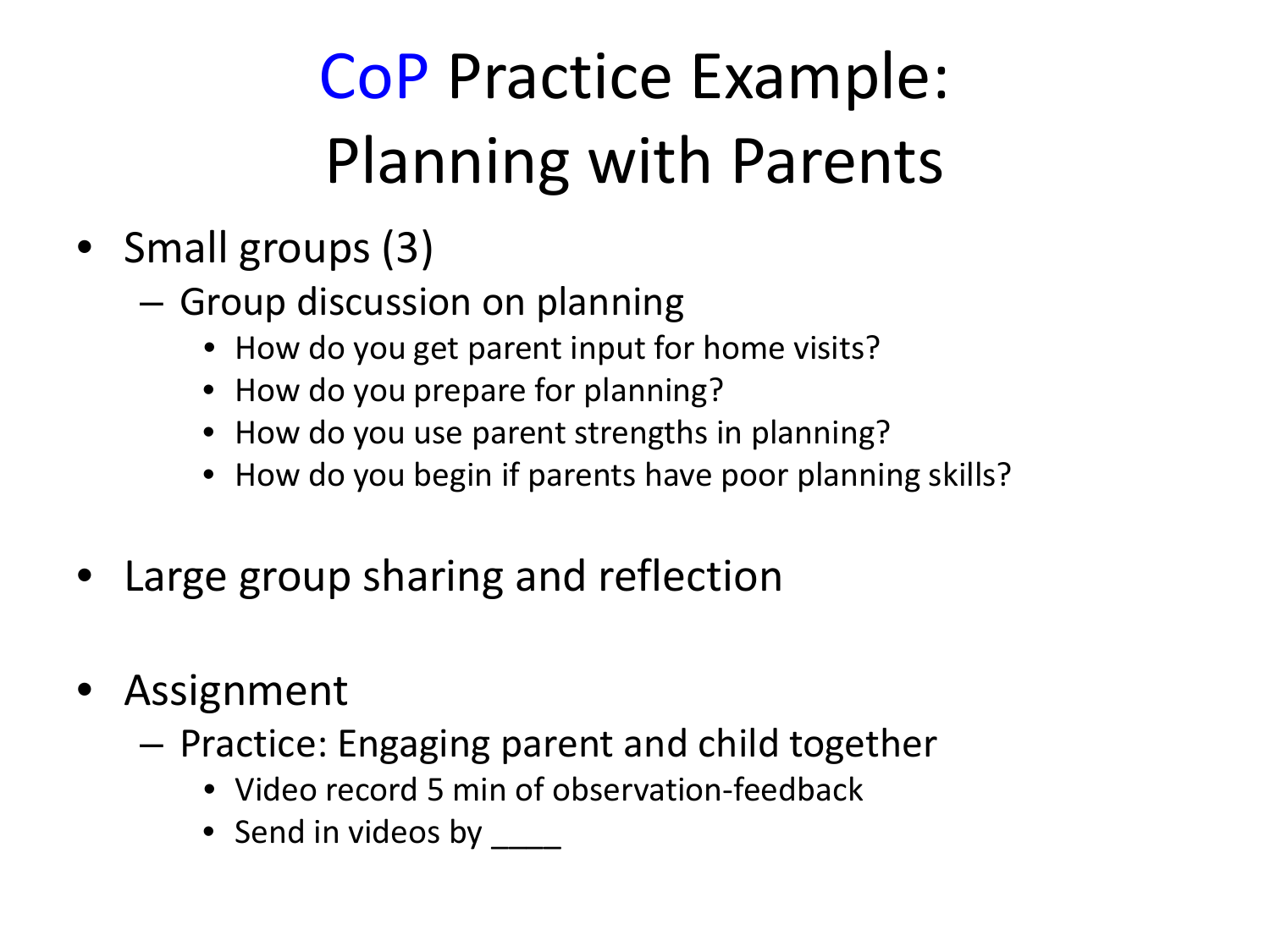### Case study: HV #7

- Pre-test to post-test
	- Responsiveness from good (5) to excellent ( 7)
	- Facilitating parent-child interaction from a little better than adequate (4) to almost excellent (6)
	- Self-assessment similar to observer ratings
	- Self-goals (skill, steps/resources, challenges, helpers, first steps):
		- Give feedback on child's reactions to parent behavior
		- Help families incorporate activities in to daily routine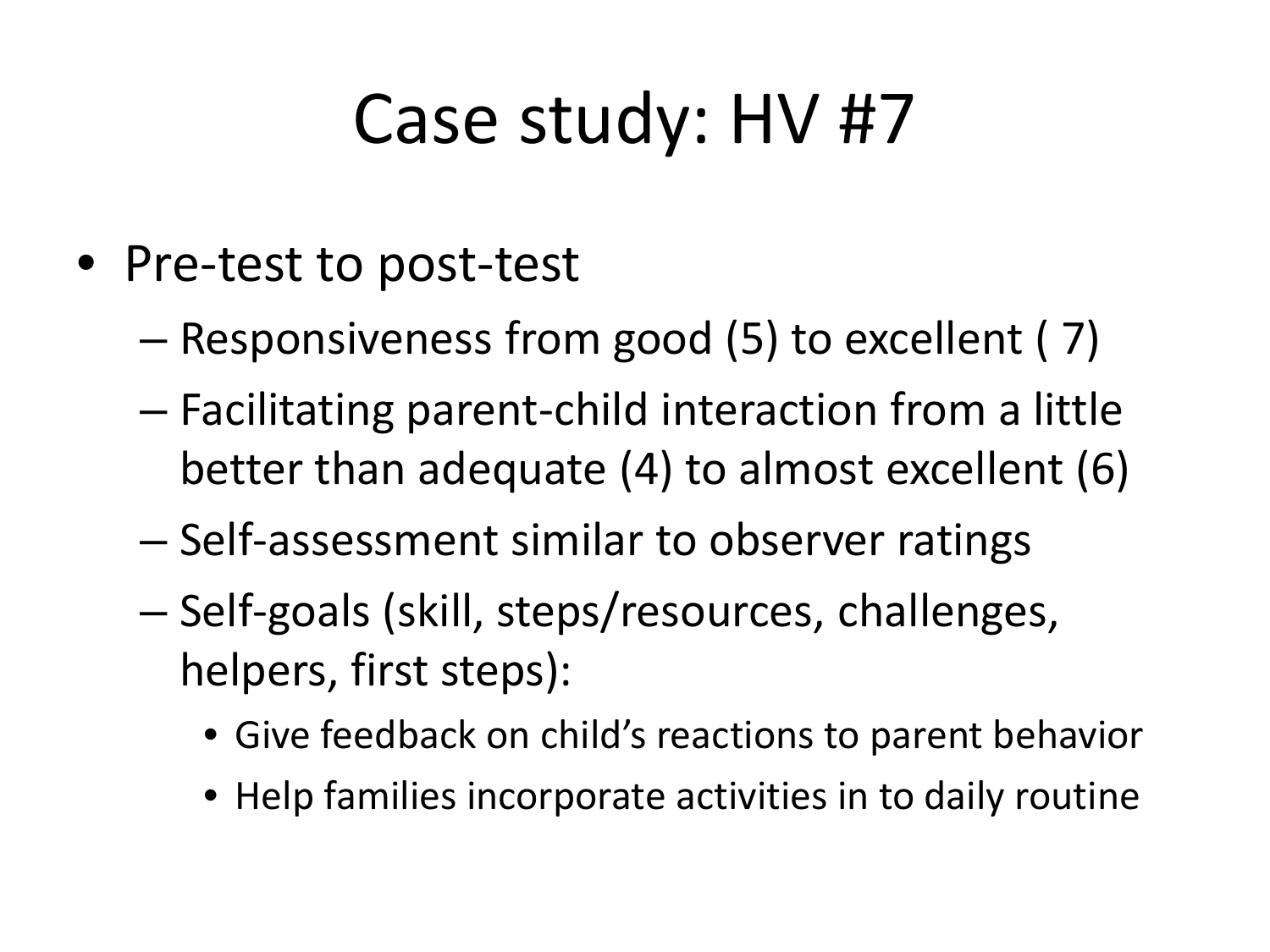## Case study: HV #17

- Pre-test to post-test
	- Responsiveness from from a little better than adequate (4) to almost excellent (6)
	- Facilitation from less than adequate (2) to good (5) to better than good( 6)
	- Self-assessment similar to observer ratings
	- Goals (skill, steps/resources, challenges, helpers, first steps):
		- Get families more involved in planning
		- Share videos with families on visits
	- Video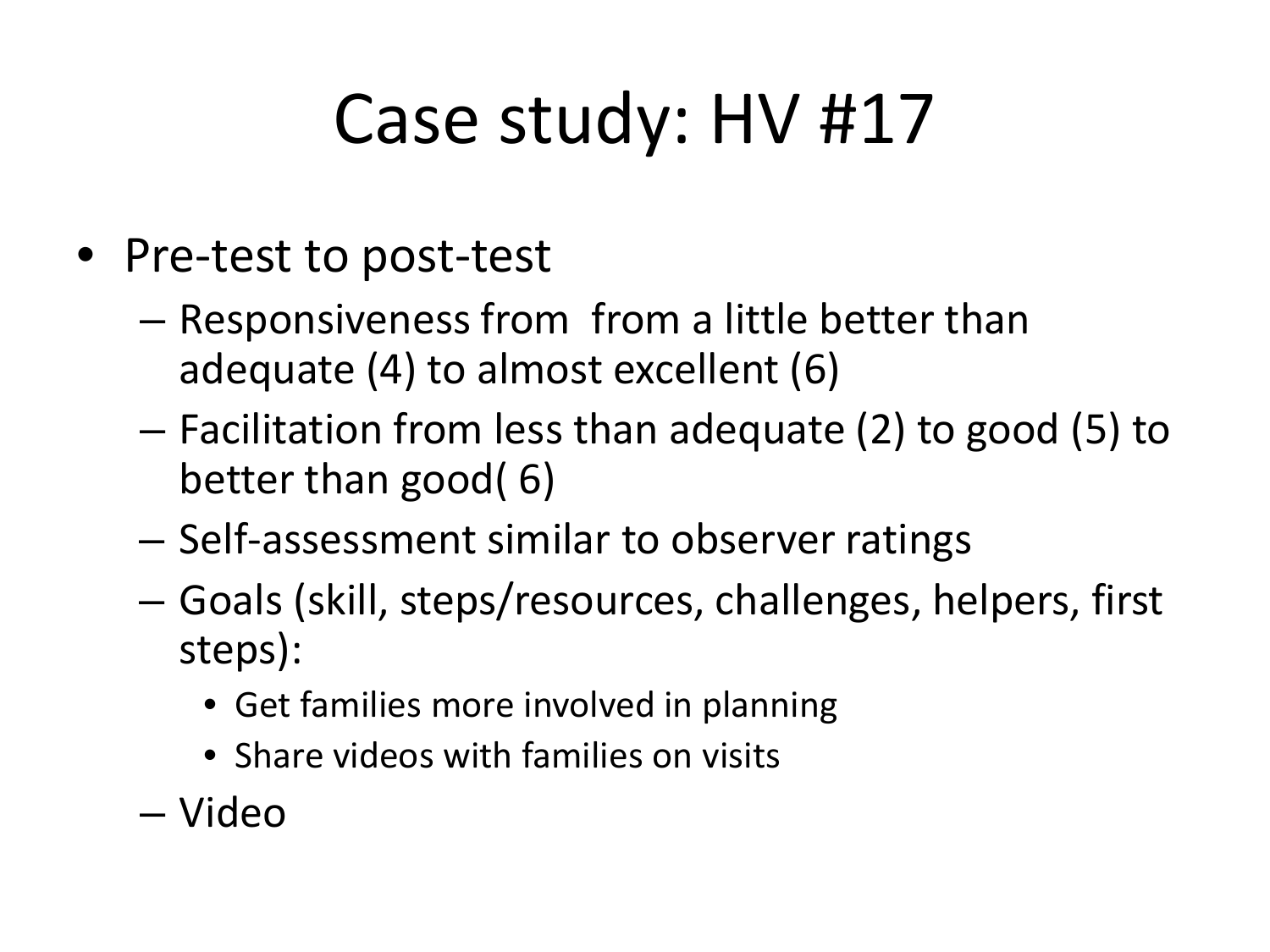## Qualitative Feedback

### **What did you learn?**

- How to learn from video
- Importance of parent-child interaction on home visits
- Value of good open-ended questions
- To slow down in a home visit, say less but make it count
- Learned that I can learn a lot from other home visitors
- "I'm not alone"

### **What did you like?**

- Videos, many videos, watching videos, reviewing videos, feedback on videos, discussing videos,
- Lots of ways to do the same practice, lots of ideas, brainstorming
- Positive encouraging atmosphere
- Sharing ideas across programs
- Food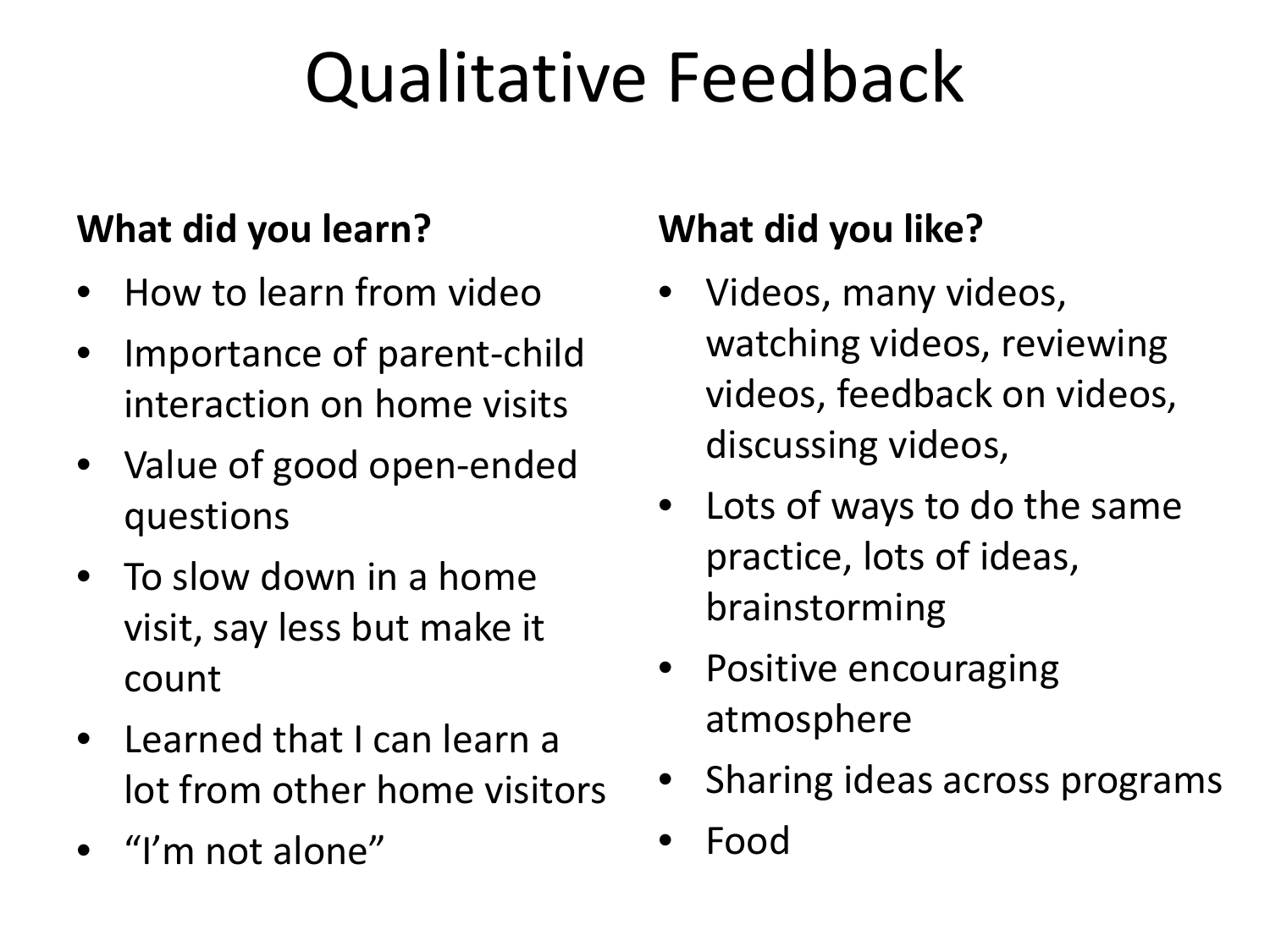# Considerations

### **Strengths**

- Sharing of effective practices
- Sharing across programs
- Increased comfort with video
- Positive qualitative feedback
- Evidence of improvements in practice

### **Concerns**

- Attrition of home visitors
- Quarterly training: frequent enough?
- More evidence for CoP
- Video platforms